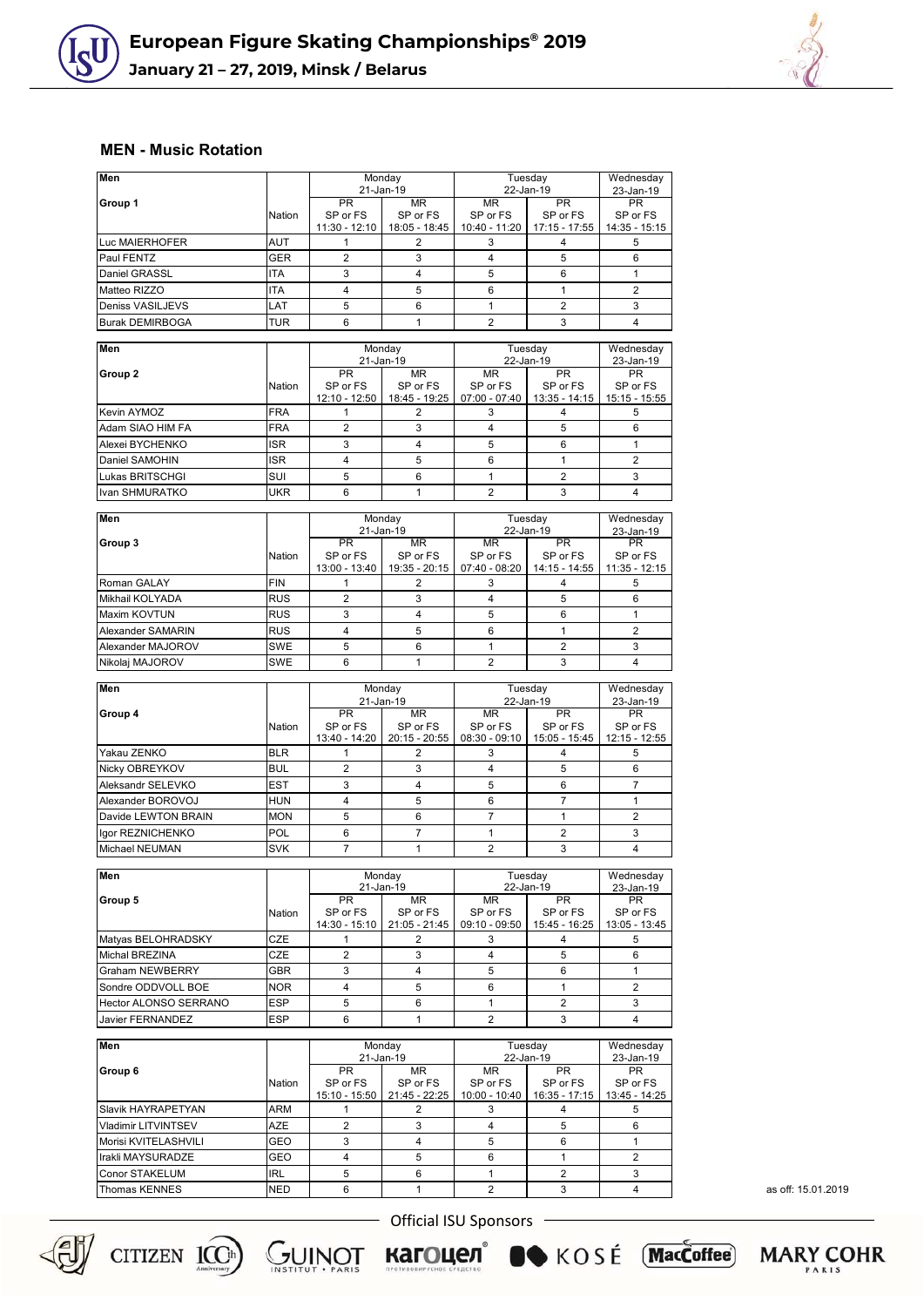

## **LADIES - Music Rotation**

| Ladies                                                                                        |               |                                          | Monday<br>21-Jan-19              | Tuesday<br>22-Jan-19                   |                                        |  |
|-----------------------------------------------------------------------------------------------|---------------|------------------------------------------|----------------------------------|----------------------------------------|----------------------------------------|--|
| Group 1                                                                                       |               | <b>PR</b>                                | MR.                              | <b>MR</b>                              | PR.                                    |  |
|                                                                                               | Nation        | SP or FS                                 | SP or FS                         | SP or FS                               | SP or FS                               |  |
|                                                                                               |               | $07:00 - 07:40$                          | $13:35 - 14:15$                  | 15:10 - 15:50                          | 21:45 - 22:25                          |  |
| Laurine LECAVELIER                                                                            | <b>FRA</b>    | 1                                        | 2                                | 3                                      | 4                                      |  |
| Mae Berenice MEITE                                                                            | <b>FRA</b>    | $\overline{2}$                           | 3                                | 4                                      | 5                                      |  |
| Nicole SCHOTT                                                                                 | <b>GER</b>    | 3                                        | $\overline{4}$                   | 5                                      | 6                                      |  |
| Nathalie WEINZIERL                                                                            | <b>GER</b>    | $\overline{4}$                           | 5                                | 6                                      | $\mathbf{1}$                           |  |
| Lucrezia GENNARO                                                                              | ITA           | 5                                        | 6                                | $\mathbf{1}$                           | 2                                      |  |
| Lara Naki GUTMANN                                                                             | <b>ITA</b>    | 6                                        | $\mathbf{1}$                     | $\overline{2}$                         | 3                                      |  |
| Ladies                                                                                        |               |                                          | Monday                           |                                        | Tuesday                                |  |
|                                                                                               |               |                                          | 21-Jan-19                        |                                        | 22-Jan-19                              |  |
| Group <sub>2</sub>                                                                            | Nation        | <b>PR</b><br>SP or FS<br>07:40 - 08:20   | MR<br>SP or FS<br>14:15 - 14:55  | <b>MR</b><br>SP or FS<br>11:30 - 12:10 | <b>PR</b><br>SP or FS<br>18:05 - 18:45 |  |
| Anastasiya GALUSTYAN                                                                          | ARM           | 1                                        | $\overline{2}$                   | 3                                      | 4                                      |  |
| Elizabete JUBKANE                                                                             | LAT           | $\overline{2}$                           | 3                                | 4                                      | 5                                      |  |
| Stanislava KONSTANTINOVA                                                                      | <b>RUS</b>    | 3                                        | $\overline{4}$                   | 5                                      | 6                                      |  |
| Sofia SAMODUROVA                                                                              | <b>RUS</b>    | 4                                        | 5                                | 6                                      | $\mathbf{1}$                           |  |
| Alina ZAGITOVA                                                                                | <b>RUS</b>    | 5                                        | 6                                | $\mathbf{1}$                           | $\overline{2}$                         |  |
| Anita ÖSTLUND                                                                                 | <b>SWE</b>    | 6                                        | $\mathbf{1}$                     | $\overline{2}$                         | 3                                      |  |
|                                                                                               |               |                                          |                                  |                                        |                                        |  |
| Ladies                                                                                        |               |                                          | Monday<br>21-Jan-19              | Tuesday<br>22-Jan-19                   |                                        |  |
| Group 3                                                                                       | <b>Nation</b> | <b>PR</b><br>SP or FS<br>$08:30 - 09:10$ | MR.<br>SP or FS<br>15:05 - 15:45 | <b>MR</b><br>SP or FS<br>12:10 - 12:50 | <b>PR</b><br>SP or FS<br>18:45 - 19:25 |  |
| Elzbieta GABRYSZAK                                                                            | <b>POL</b>    | 1                                        | 2                                | 3                                      | 4                                      |  |
| Silvia HUGEC                                                                                  | <b>SVK</b>    | $\overline{2}$                           | 3                                | 4                                      | 5                                      |  |
| Nicole RAJICOVA                                                                               | <b>SVK</b>    | 3                                        | $\overline{4}$                   | 5                                      | 6                                      |  |
| Alexia PAGANINI                                                                               | SUI           | $\overline{4}$                           | 5                                | 6                                      | $\mathbf{1}$                           |  |
| Yasmine Kimiko YAMADA                                                                         | SUI           | 5                                        | 6                                | 1                                      | 2                                      |  |
| Anastasia GOZHVA                                                                              | <b>UKR</b>    | 6                                        | $\mathbf{1}$                     | $\overline{2}$                         | 3                                      |  |
|                                                                                               |               |                                          |                                  |                                        |                                        |  |
| Ladies                                                                                        |               |                                          | Monday                           |                                        | Tuesday                                |  |
|                                                                                               |               | <b>PR</b>                                | 21-Jan-19                        | <b>MR</b>                              | 22-Jan-19                              |  |
| Group 4                                                                                       | Nation        | SP or FS<br>$09:10 - 09:50$              | ΜR<br>SP or FS<br>15:45 - 16:25  | SP or FS<br>13:00 - 13:40              | PR<br>SP or FS<br>19:35 - 20:15        |  |
| Eliska BREZINOVA                                                                              | CZE           | $\mathbf{1}$                             | 2                                | 3                                      | 4                                      |  |
| Viveca LINDFORS                                                                               | <b>FIN</b>    | $\overline{2}$                           | 3                                | 4                                      | 5                                      |  |
| Emmi PELTONEN                                                                                 | <b>FIN</b>    | 3                                        | $\overline{4}$                   | 5                                      | 6                                      |  |
| Natasha MCKAY                                                                                 | GBR           | $\overline{4}$                           | 5                                | 6                                      | 1                                      |  |
| Paulina RAMANAUSKAITE                                                                         | LTU           | 5                                        | 6                                | 1                                      | 2                                      |  |
| Valentina MATOS                                                                               | <b>ESP</b>    | 6                                        | $\mathbf{1}$                     | $\overline{2}$                         | 3                                      |  |
|                                                                                               |               |                                          |                                  |                                        |                                        |  |
| Ladies                                                                                        |               |                                          | Monday                           | Tuesday<br>22-Jan-19                   |                                        |  |
| Group 5                                                                                       | Nation        | 21-Jan-19<br>PR<br>SP or FS              | MR<br>SP or FS                   | MR<br>SP or FS                         | PR<br>SP or FS                         |  |
|                                                                                               |               | 10:00 - 10:40                            | 16:35 - 17:15                    |                                        | 13:40 - 14:20   20:15 - 20:55          |  |
| Ekaterina RYABOVA                                                                             | AZE           | 1                                        | 2                                | 3                                      | 4                                      |  |
| Alexandra FEIGIN                                                                              | <b>BUL</b>    | 2                                        | 3                                | 4                                      | 5                                      |  |
| Gerli LIINAMÄE                                                                                | EST           | 3                                        | $\overline{4}$                   | 5                                      | 6                                      |  |
| Ivett TOTH                                                                                    | <b>HUN</b>    | $\overline{4}$                           | 5                                | 6                                      | $\mathbf{1}$                           |  |
| Antonina DUBININA                                                                             | SRB           | 5                                        | 6                                | $\mathbf{1}$                           | $\overline{2}$                         |  |
| Dasa GRM                                                                                      | SLO           | 6                                        | $\mathbf{1}$                     | 2                                      | 3                                      |  |
|                                                                                               |               |                                          |                                  |                                        | Tuesdav                                |  |
| Ladies                                                                                        |               |                                          | Monday<br>21-Jan-19              |                                        | 22-Jan-19                              |  |
| Group 6                                                                                       |               | <b>PR</b>                                | MR.                              | MR.                                    | <b>PR</b>                              |  |
|                                                                                               | <b>Nation</b> | SP or FS                                 | SP or FS                         | SP or FS                               | SP or FS                               |  |
|                                                                                               |               | 10:40 - 11:20                            | $17:15 - 17:55$                  |                                        | 14:30 - 15:10 21:05 - 21:45            |  |
|                                                                                               |               | 1                                        | 2                                | 3                                      | 4                                      |  |
|                                                                                               | AUT           |                                          |                                  |                                        | 5                                      |  |
|                                                                                               | CRO           | $\overline{2}$                           | 3                                | 4                                      |                                        |  |
|                                                                                               | DEN           | 3                                        | 4                                | 5                                      | 6                                      |  |
|                                                                                               | NED           | 4                                        | 5                                | 6                                      | $\mathbf{1}$                           |  |
| Sophia SCHALLER<br>Hana CVIJANOVIC<br>Pernille SORENSEN<br>Kyarha VAN TIEL<br>Camilla GJERSEM | NOR.          | 5                                        | 6                                | $\mathbf{1}$                           | $\overline{2}$                         |  |

as off: 15.01.2019





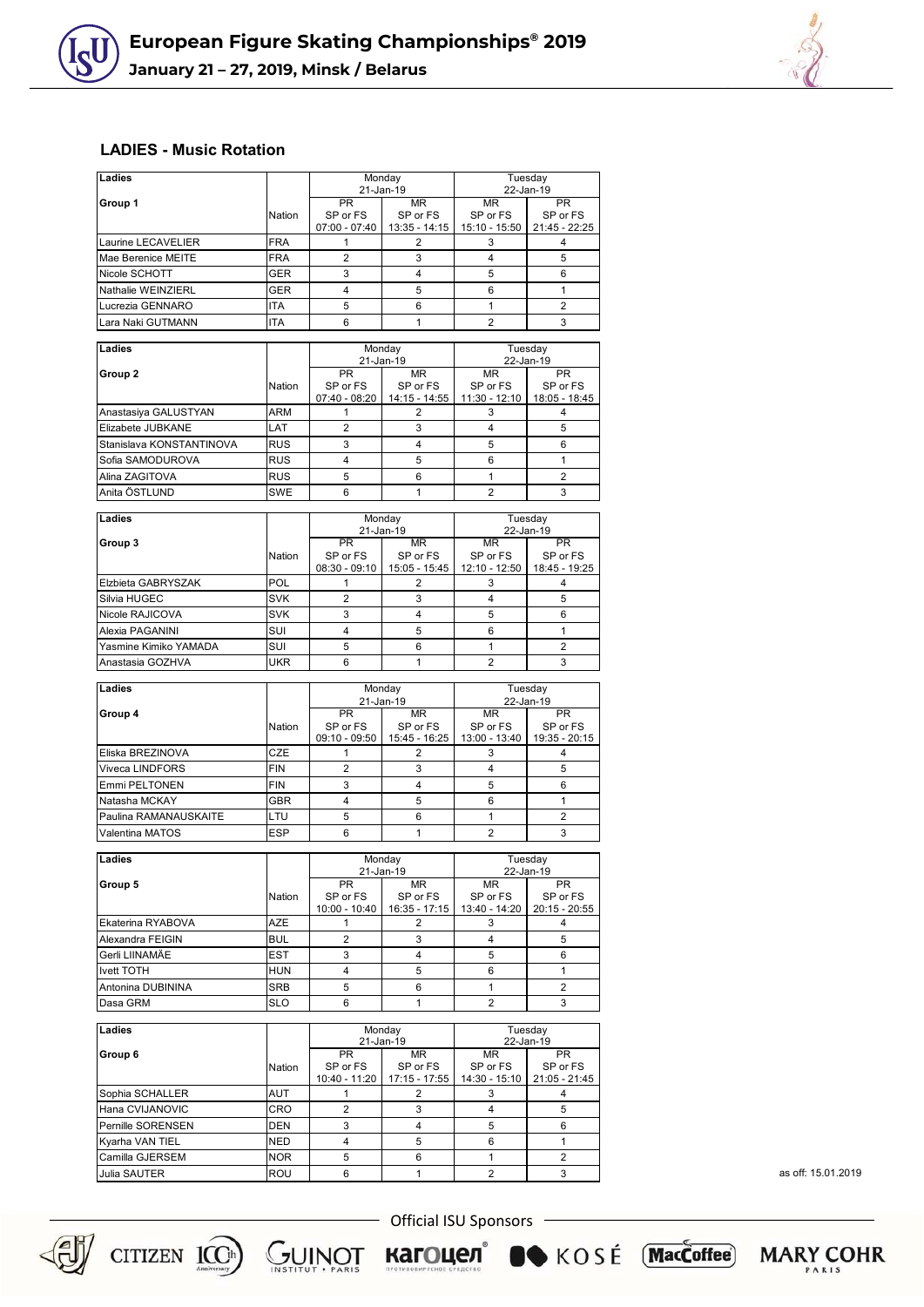



## **PAIRS - Music Rotation**

| Pairs                  |            |               | Monday        | Tuesday       |               |  |
|------------------------|------------|---------------|---------------|---------------|---------------|--|
|                        |            |               | 21-Jan-19     | 22-Jan-19     |               |  |
| Group 1                |            | MR            | PR.           | <b>PR</b>     | MR            |  |
|                        | Nation     | SP or FS      | SP or FS      | SP or FS      | SP or FS      |  |
|                        |            | 08:45 - 09:15 | 19:00 - 19:30 | 12:55 - 13:25 | 17:10 - 17:40 |  |
| Lana PETRANOVIC /      | <b>CRO</b> |               |               |               |               |  |
| Antonio SOUZA-KORDEIRU |            |               |               |               |               |  |
| Aleksandra BOIKOVA /   | <b>RUS</b> | 2             |               |               |               |  |
| Dmitrii KOZLOVSKII     |            |               |               |               |               |  |
| Daria PAVLIUCHENKO /   | <b>RUS</b> | 3             |               |               |               |  |
| Denis KHODYKIN         |            |               |               |               |               |  |
| Evgenia TARASOVA /     | <b>RUS</b> | 4             |               |               |               |  |
| Vladimir MOROZOV       |            |               |               |               |               |  |

| <b>Pairs</b>                             |            |               | Monday        | Tuesday         |               |  |
|------------------------------------------|------------|---------------|---------------|-----------------|---------------|--|
|                                          |            |               | 21-Jan-19     | 22-Jan-19       |               |  |
| Group 2                                  |            | MR            | <b>PR</b>     | PR              | MR            |  |
|                                          | Nation     | SP or FS      | SP or FS      | SP or FS        | SP or FS      |  |
|                                          |            | 09:15 - 09:45 | 19:30 - 20:00 | $11:45 - 12:15$ | 16:00 - 16:30 |  |
| Minerva Fabienne HASE /<br>Nolan SEEGERT | <b>GER</b> |               |               |                 |               |  |
| Annika HOCKE /<br>Ruben BLOMMAERT        | <b>GER</b> |               |               |                 |               |  |
| Nicole DELLA MONICA /<br>Matteo GUARISE  | <b>ITA</b> |               |               |                 |               |  |
| Rebecca GHILARDI /<br>Filippo AMBROSINI  | <b>ITA</b> |               |               |                 |               |  |

| <b>Pairs</b>                              |            |                 | Monday          | Tuesday         |               |  |
|-------------------------------------------|------------|-----------------|-----------------|-----------------|---------------|--|
|                                           |            |                 | 21-Jan-19       | 22-Jan-19       |               |  |
| Group 3                                   |            | MR.             | <b>PR</b>       | <b>PR</b>       | MR.           |  |
|                                           | Nation     | SP or FS        | SP or FS        | SP or FS        | SP or FS      |  |
|                                           |            | $09:55 - 10:25$ | $20:10 - 20:40$ | $12:15 - 12:45$ | 16:30 - 17:00 |  |
| Miriam ZIEGLER /<br><b>Severin KIEFER</b> | <b>AUT</b> |                 | 2               |                 |               |  |
| Vanessa JAMES /<br><b>Morgan CIPRES</b>   | <b>FRA</b> |                 | 3               |                 |               |  |
| Zoe JONES /<br>Christopher BOYADJI        | <b>GBR</b> | 3               | 4               |                 |               |  |
| Laura BARQUERO /<br><b>Aritz MAESTU</b>   | <b>ESP</b> |                 |                 |                 |               |  |

as off: 15.01.2019